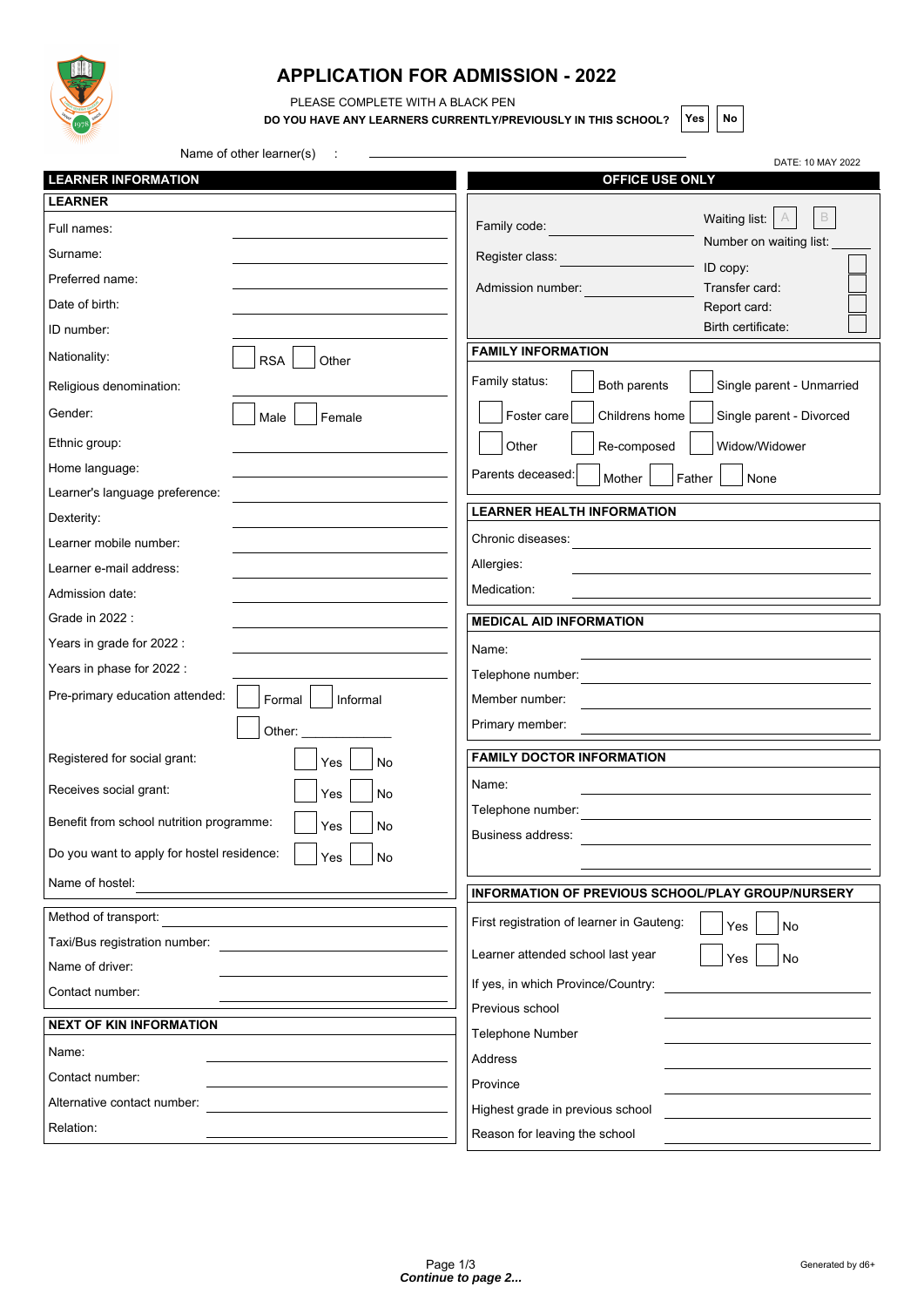| BIOLOGICAL PARENT / LEGAL GUARDIAN 1 INFORMATION                                                                        |                                                      |
|-------------------------------------------------------------------------------------------------------------------------|------------------------------------------------------|
| Title:                                                                                                                  | Postal address:                                      |
| Full names:                                                                                                             |                                                      |
| Surname:                                                                                                                |                                                      |
| Initials:                                                                                                               | Occupation status:<br>Own Employer Professional      |
| Preferred name:                                                                                                         | Own Employer Non-Professional                        |
| ID number:                                                                                                              |                                                      |
| Home language:                                                                                                          | Part time<br>House wife                              |
| Communication preference:<br>SMS<br>E-mail<br>Mail                                                                      | Contract worker<br>Pensioner                         |
| By hand                                                                                                                 | Student<br>Temporary                                 |
| Language preference:                                                                                                    | Unemployed<br>Full time                              |
| Mobile number:                                                                                                          | Occupation:                                          |
| Home tel:                                                                                                               | Employer:                                            |
| Fax:                                                                                                                    | Work telephone number:                               |
| E-mail:                                                                                                                 | Employer physical address:                           |
| Residential address:                                                                                                    |                                                      |
|                                                                                                                         |                                                      |
|                                                                                                                         | Is the learner living with this parent?<br>Yes<br>No |
|                                                                                                                         |                                                      |
| BIOLOGICAL PARENT / LEGAL GUARDIAN 2 INFORMATION                                                                        |                                                      |
| Title:                                                                                                                  | Postal address:                                      |
| Full names:                                                                                                             |                                                      |
| Surname:                                                                                                                |                                                      |
| Initials:                                                                                                               | Occupation status:<br>Own Employer Professional      |
| Preferred name:<br>the control of the control of the control of the control of the control of the control of            | Own Employer Non-Professional                        |
| ID number:                                                                                                              | House wife<br>Part time                              |
| Home language:                                                                                                          |                                                      |
| $\overline{\phantom{a}}$ SMS $\overline{\phantom{a}}$ E-mail $\overline{\phantom{a}}$ Mail<br>Communication preference: | Pensioner<br>Contract worker                         |
| By hand                                                                                                                 | Student<br>Temporary                                 |
| Language preference:                                                                                                    | Full time<br>Unemployed                              |
| Mobile number:                                                                                                          | Occupation:                                          |
| Home tel:                                                                                                               | Employer:                                            |
| Fax:                                                                                                                    | Work telephone number:                               |
| E-mail:                                                                                                                 | Employer physical address:                           |
| Residential address:                                                                                                    |                                                      |
|                                                                                                                         |                                                      |
|                                                                                                                         | Is the learner living with this parent?<br>No<br>Yes |
|                                                                                                                         |                                                      |

## **DECLARATION BY PARENT / GUARDIAN**

I \_\_\_\_\_\_\_\_\_\_\_\_\_\_\_\_\_\_\_\_\_\_\_\_\_\_\_\_\_\_\_\_\_\_\_\_\_\_\_\_\_\_\_\_\_\_\_\_\_\_\_\_\_ (Name of Parent / Guardian) hereby declare that the information supplied in this form is true and just and that I, by way of my signature hereunder, authorise the Chairperson of the School Governing Body or his/her representative to control and confirm any of the details supplied. I am aware that should any information supplied be found not to be true, I may be liable to a criminal offence.

Signed at \_\_\_\_\_\_\_\_\_\_\_\_\_\_\_\_\_\_\_\_\_\_\_\_\_\_\_\_\_\_\_\_ on \_\_\_\_\_\_\_\_\_\_\_\_ day of \_\_\_\_\_\_\_\_\_\_\_\_\_\_\_\_\_\_\_\_\_\_\_\_\_ 20\_\_\_.

Signature of Parent / Guardian : \_\_\_\_\_\_\_\_\_\_\_\_\_\_\_\_\_\_\_\_\_\_\_\_\_\_\_\_\_\_\_\_

DATE: 10 MAY 2022